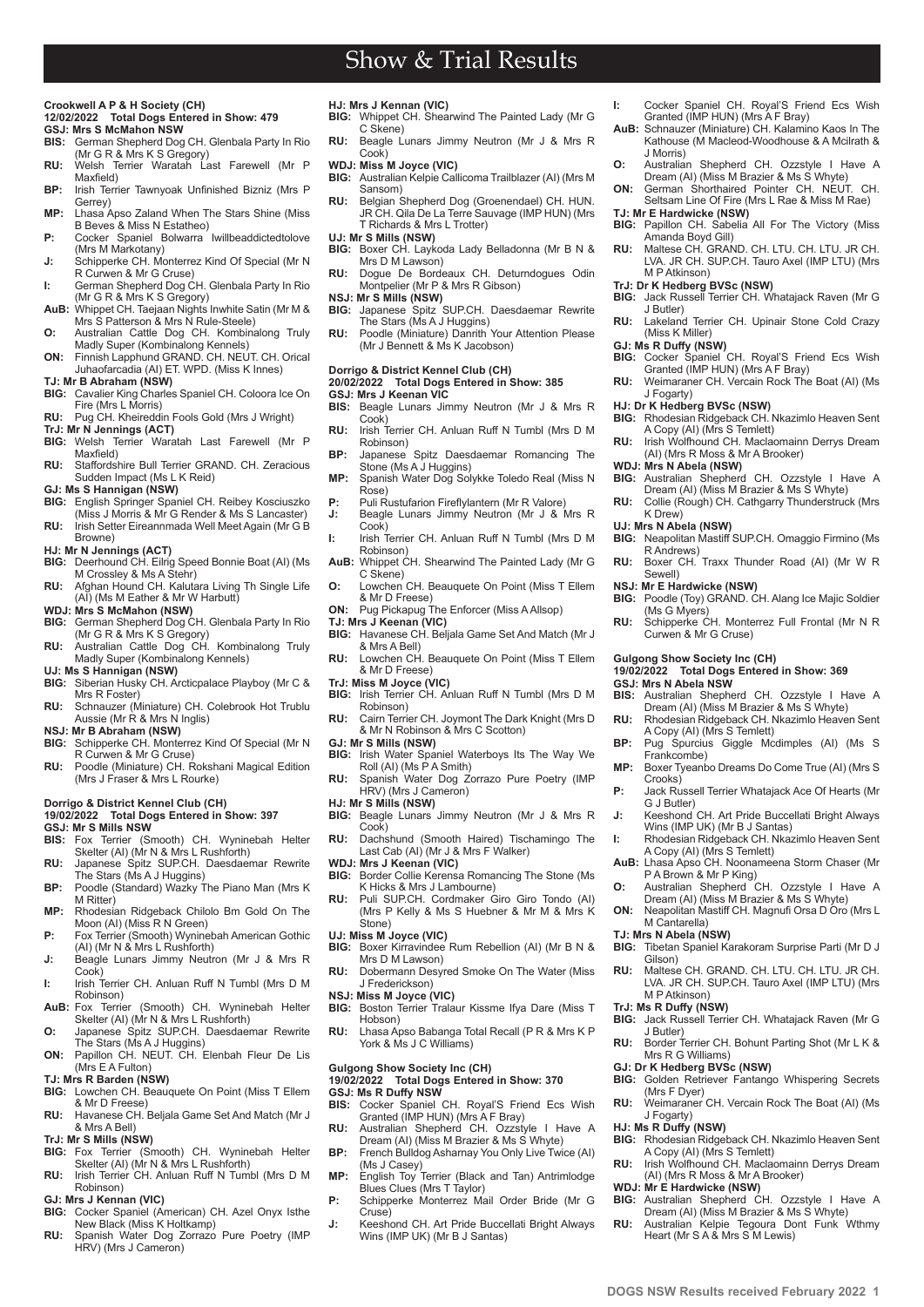### **UJ: Mr E Hardwicke (NSW)**

- **BIG:** Samoyed Ahzu Terror At The Opera (Mrs M Harrison)
- **RU:** Siberian Husky CAN.CH. Snowmist'S Winter Saga (IMP CAN) (Mrs C Chalkiotis)
- **NSJ: Dr K Hedberg BVSc (NSW)**
- **BIG:** Poodle (Miniature) NZ CH, SUPCH, Showcase Major Edition (IMP NZL) (Mrs E Case-Peters & Miss T Perkiss )
- **RU:** Schipperke CH. Monterrez Full Frontal (Mr N R Curwen & Mr G Cruse)

### **Hunter River A & H Association Ltd (CH) 19/02/2022 Total Dogs Entered in Show: 361**

- **GSJ: Ms S Lancaster NSW**<br>**BIS:** Dachshund (Long Ha
- **BIS:** Dachshund (Long Haired) SUP.CH. Dachyclan Tyrone Of Bridee (Miss T Kelly & Miss E Graham) **RU:** English Springer Spaniel CH. Cardhu Rhythm Of
- The Heart (AI) (Mr E & Mrs M Borg & Miss A Borg) **BP:** Australian Shepherd Delchoksky Electras
- Reflection (AI) (Miss G Tatton & Miss D Whyburn) **MP:** Italian Greyhound Piccino Driving Miss Daisy (Mr M & Mrs S Reeve & Ms J Hardwicke)
- 
- **P:** Welsh Springer Spaniel CH. Mycroft Miraquel<br>(Mrs S J Brackman)<br>J: Afghan Hound CH. Taejon I Am Gladiator (AI) (Mr<br>P & Mrs L Britza & Mrs J Laws)<br>I: English Springer Spaniel CH. Silvaspring Emerald<br>Sky (Mr E & Mrs M Bo
- 
- **AuB:** Papillon SUP.CH. Carais Ravello (Mrs K Devereux & Mrs D Rochester)
- **O:** Dachshund (Long Haired) SUP.CH. Dachyclan Tyrone Of Bridee (Miss T Kelly & Miss E Graham) **ON:** Newfoundland SUP.CH. Newfcastle My Muse
- (Mrs R Nagle) **TJ: Ms S Lancaster (NSW)**
- **BIG:** Papillon SUP.CH. Carais Ravello (Mrs K Devereux
- & Mrs D Rochester) **RU:** Italian Greyhound CH. Piccino You Only Live<br>Twice (Mr M & Mrs S Reeve & Ms J Hardwicke)
- **TrJ: Ms N Lane (NSW) BIG:** Bedlington Terrier Fioralainn Taste Of Diamonds
- (Mrs E Clarke) **RU:** Fox Terrier (Smooth) Pinnacle Easily Suede (Mrs A & Mr P Booth & Mrs S & A Evans)
- **GJ: Ms S Lancaster (NSW)**
- **BIG:** English Springer Spaniel CH. Cardhu Rhythm Of<br>The Heart (AI) (Mr E & Mrs M Borg & Miss A Borg)<br>**RU: English Springer Spaniel CH. Silvaspring Emerald<br>Sky (Mr E & Mrs M Borg & Miss A Borg)**
- 
- **HJ: Ms N Lane (NSW)**
- **BIG:** Dachshund (Long Haired) SUP.CH. Dachyclan Tyrone Of Bridee (Miss T Kelly & Miss E Graham) **RU:** Afghan Hound CH. Taejon I Am Gladiator (AI) (Mr
- P & Mrs L Britza & Mrs J Laws)
- **WDJ: Mrs A Meyn (NSW)**
- **BIG:** Shetland Sheepdog CH. Beauideal Tres Chic (Mrs J Herd)
- **RU:** German Shepherd Dog CH. Brashawin Empire Strikes Back (Mr B & Mrs S Winkler & Ms J Broadbent)
- **UJ: Ms S Lancaster (NSW)**
- **BIG:** Newfoundland SUP.CH. Newfcastle War Party (Mrs R Nagle)
- **RU:** Bernese Mountain Dog CH. Branbern Rubiks Cube (Mrs M Murray)
- **NSJ: Mrs A Meyn (NSW) BIG:** Lhasa Apso CH. Zaland Bourne Legacy (Miss B
- Beves & Miss N Estatheo) **RU:** Xoloitzcuintle (Intermediate) Wazzat Quilla (Mrs J Dinis)

### **Rydal A H & P Association (CH)**

**05/02/2022 Total Dogs Entered in Show: 357**

- **GSJ: Mrs S Brown NSW**
- **BISCONS CH. Monterrez Kind Of Special (Mr N** R Curwen & Mr G Cruse) **RU:** Dobermann SUP.CH. Vansitar Fire N Ice (IMP
- NZL) (Borealis Kennels) **BP:** Irish Terrier Tawnyoak Unfinished Bizniz (Mrs P
- Gerrey)
- **MP:** Pointer Chesterhope I Call T Shots (IMP NZL) (Mr B Threadgold-Wallace)
- **P:** Pug Kangala Disturbia (Mrs K J Cannon)<br>**J:** Schipperke CH. Monterrez Kind Of Spec Schipperke CH. Monterrez Kind Of Special (Mr N
- R Curwen & Mr G Cruse) **I:** Portuguese Water Dog CH. Rulett Thcat Thatgot Thcream (AI) (Miss M A Turnbull)
- AuB: Whippet CH. Gunarryn Blame It On Love (Mrs F D<sub>ver</sub>)
- **O:** Dobermann SUP.CH. Vansitar Fire N Ice (IMP NZL) (Borealis Kennels)
- **TJ: Mrs D Johnston (NSW)**
- **BIG:** Papillon CH. Sabelia All For The Victory (Miss Amanda Boyd Gill)
- **RU:** Pug CH. Kangala Versace On The Floor (Mrs K J Cannon)

### **TrJ: Mrs L Duval (NSW)**

- **BIG:** Staffordshire Bull Terrier CH. Highbourne Lonhro (Mr C A & Mrs J Frazer)
- **RU:** Jack Russell Terrier CH. Joelleigh Hear Me Roar (Mrs L Musgrove) **GJ: Mrs D Johnston (NSW)**
- **BIG:** German Shorthaired Pointer Moruada Butter
- Chicken (Mrs S H Wright) **RU:** Labrador Retriever CH. Driftway Just Genes (Mr G
- Spagnolo) **HJ: Mrs L Duval (NSW)**
- **BIG:** Whippet CH. Gunarryn Blame It On Love (Mrs F Dyer)
- **RU:** Afghan Hound CH. Kalutara Living Th Single Life (AI) (Ms M Eather & Mr W Harbutt)
- WDJ: Mrs S Brown (NSW)<br>BIG: Shetland Sheepdog 3
- Shetland Sheepdog SUP.CH. Deerod Dont You Know Its Magic (Miss D Crofts)
- **RU:** Puli CH. Rustufarion Fire When Ready (AI) (Mr R Valore)

### **UJ: Mrs S Brown (NSW)**

- **BIG:** Dobermann SUP.CH. Vansitar Fire N Ice (IMP NZL) (Borealis Kennels)
- **RU:** Schnauzer (Miniature) CH. Schonhardt Cat Goes Linedancin (M Macleod-Woodhouse & A Mcilrath & J Morris)
- **NSJ: Mrs S Brown (NSW)**
- Schipperke CH. Monterrez Kind Of Special (Mr N R Curwen & Mr G Cruse)
- **RU:** Tibetan Terrier CH. Tibetoes Dance Monkey (Ms P M Ellis)

### **Rylstone Kandos Show Society Inc (CH) 26/02/2022 Total Dogs Entered in Show: 219 GSJ: Mr G Cruse NSW**

- **BIS:** Australian Kelpie Tegoura Dont Funk Wthmy Heart (Mr S A & Mrs S M Lewis)
- **RU:** Basset Hound Earlingford Midnight Sky (Ms J & Miss A J O''Flynn)
- **BP:** Border Terrier Guilcroft Message From Hubble (Mrs P & Mr G Harding) **MP:** Pomeranian Posmo Strut Like A Lady (Mrs S L
- Wilkinson)
- **P:** Basset Hound Earlingford Midnight Sky (Ms J & Miss A J O''Flynn) **J:** Bull Terrier (Miniature) Chrysaliss Shes Gotta Gun
- (Miss N Southam)
- Golden Retriever Bijety Zander (Ms L Verkroost) AuB: Lakeland Terrier CH. Upinair Stone Cold Crazy (Miss K Miller)
- **O:** Australian Kelpie Tegoura Dont Funk Wthmy
- Heart (Mr S A & Mrs S M Lewis)<br>**ON:** Boston Terrier SUP.CH. Zareba Struts Like A Showgirl (Mrs D Norquay & Mrs A Gilson)
- **TJ: Mr D Freshwater (NSW)**
- **BIG:** Cavalier King Charles Spaniel Alexabelle Billy Elliot (Mrs S G Boyce)
- **RU:** Papillon CH. Sabelia All For The Victory (Miss Amanda Boyd Gill)
- **TrJ: Mr G Cruse (NSW)**
- **BIG:** Bull Terrier (Miniature) SUP.CH. Bullacktiv Stop<br>On Red (Mrs P, Miss N & Mr A Zullo & Mr H Pinker)
- **RU:** American Staffordshire Terrier CH. Hotashell Boom Boom Bang (AI) (Mr L Stevens & Mrs J Martiniello)
- **GJ: Mr G Cruse (NSW)**
- **BIG:** Golden Retriever Bijety Zander (Ms L Verkroost)<br>**RU:** Welsh Springer Spaniel CH Mycroft Mirague **RU:** Welsh Springer Spaniel CH. Mycroft Miraquel (Mrs S J Brackman)
- **HJ: Mr G Cruse (NSW)**
- **BIG:** Basset Hound Earlingford Midnight Sky (Ms J & Miss A J O''Flynn)
- **RU:** Petit Basset Griffon Vendeen Goldtreve Pb Dont<br>Stop Me Now (Mr F & Mrs B & Ms J Hession & Mrs R Clout)

### **WDJ: Mr D Freshwater (NSW)**

- **BIG:** Australian Kelpie Tegoura Dont Funk Wthmy Heart (Mr S A & Mrs S M Lewis)<br>**RU:** Briard GRAND. CH. Cacharel Now Look At Me
- (Mrs L Van Coevorden & Mr C & Mrs A Mitchell) **UJ: Mrs L Cantarella (NSW)**
- **BIG:** Boxer Chelleason Empire Of Angels (AI) (Mr W Sewell & Ms M Thomas)
- **RU:** Newfoundland Krystalcove In A Haze Of Glory (Ms J Williams)
- **NSJ: Mrs L Cantarella (NSW)**
- **BIG:** Chow Chow Empireofchow Rafa (Mr A Bishop) **RU:** Boston Terrier Shebos Geez Louise (Ms M Gorman)

### **Tuggerah Lakes Kennel & Obedience Club Inc (CH) 05/02/2022 Total Dogs Entered in Show: 523 GSJ: Mr P Frost VIC**

Dachshund (Smooth Haired) GRAND. CH Tischamingo Indian Outlaw (AI) (Mr J & Mrs F Walker)

- **RU:** Jack Russell Terrier CH. Whatajack Raven (Mr G J Butler)
- **BP:** Pointer Zensu Make It Rain (Miss K Holtkamp / Mr B & Mrs H Clarke) **MP:** Lhasa Apso Zaland When The Stars Shine (Miss
- B Beves & Miss N Estatheo) **P:** Dobermann CH. Ikons Hell Raiser (Miss B C

**J:** Border Terrier Pickwick-Jr Robert The Bruce (Mrs

**I:** Jack Russell Terrier CH. Whatajack Raven (Mr G

AuB: Dachshund (Smooth Haired) GRAND. CH Tischamingo Indian Outlaw (AI) (Mr J & Mrs F

**O:** Newfoundland SUP.CH. Newfcastle War Party (Mrs R Nagle) **ON:** Cocker Spaniel (American) NEUT. CH. Boxcrest Courage Under Fire (Mrs Y Green)

**BIG:** Bichon Frise CH. Amourchiot Mystical Temptress

**RU:** Italian Greyhound CH. Segugio Hollywood Seven

**BIG:** Jack Russell Terrier CH. Whatajack Raven (Mr G

**RU:** Border Terrier Pickwick-Jr Robert The Bruce (Mrs

**BIG:** Welsh Springer Spaniel CH. Goldmaid Mind Games (Mrs D & Miss L Meagher) **RU:** English Springer Spaniel SUP.CH. Kinsheran Jon Snow (Mr R Barratt & Mr V Mc Phee)

**BIG:** Dachshund (Smooth Haired) GRAND. CH. Tischamingo Indian Outlaw (AI) (Mr J & Mrs F

**RU:** Whippet CH. Goodwill Simply Soul (Mr S & Mrs D

**WDJ: Mrs L Ryan (NSW) BIG:** Australian Shepherd CH. Ozzstyle A Moment In Time (Miss A Bennet & Miss M Brazier) **RU:** Welsh Corgi (Pembroke) CH. Aziah And So It Was

**BIG:** Newfoundland SUP.CH. Newfcastle War Party (Mrs R Nagle) **RU:** Dobermann CH. Ikons Hell Raiser (Miss B C

**NSJ: Mr D Mahoney (NSW) BIG:** Lhasa Apso CH. Zaland Bourne Legacy (Miss B

**RU:** British Bulldog CH. Britishextra The Irishman (AI) (Mr G Edmunds & Mr H & Mrs C Smith) **Tuggerah Lakes Kennel & Obedience Club Inc (CH) 05/02/2022 Total Dogs Entered in Show: 514**

**BIS:** Chihuahua (Long) CH. Wachowa O O Seven (Mrs

**RU:** Newfoundland SUP.CH. Newfcastle War Party

**BP:** Jack Russell Terrier Whatajack Queen Of Hearts

**MP:** Golden Retriever Bluebreeze Lost In Never Land

**P:** Shih Tzu CH. Tzuave Careful Wat U Witch For (Mr

**J:** Bull Terrier (Miniature) CH. Daminabul High Octane (Mr D Manna & Mrs K Manna, Ms L

**I:** Staffordshire Bull Terrier CH. Wildbunch Cosmic Rumble (Mr I Stanley & Mrs L Stanley) AuB: Chihuahua (Long) CH. Wachowa O O Seven (Mrs

**O:** Newfoundland SUP.CH. Newfcastle War Party

**ON:** Newfoundland CH. NEUT. CH. Newfcastle The Magic Begins (AI) (Mrs J Wallace) **TJ: Mrs L McArthur (SA) BIG:** Chihuahua (Long) CH. Wachowa O O Seven (Mrs

**RU:** Chihuahua (Long) CH. Rayvale A Million Dreams

**BIG:** Staffordshire Bull Terrier CH. Wildbunch Cosmic Rumble (Mr I Stanley & Mrs L Stanley) **RU:** Jack Russell Terrier CH. Whatajack Raven (Mr G

**BIG:** German Shorthaired Pointer CH. Heiderst Flash The Cash (AI) (Ms L Haynes & Heiderst Kennels) **RU:** Welsh Springer Spaniel CH. Goldmaid Mind Games (Mrs D & Miss L Meagher)

This Time (Mrs L Bettison)

Beves & Miss N Estatheo)

Bryson)

N B Flintoff)

J Butler)

Walker)

**TJ: Mrs C Hobday (VIC)**

(Miss R Taylor) **TrJ: Mr P Frost (VIC)**

J Butler)

N B Flintoff) **GJ: Mrs L McArthur (SA)**

**HJ: Mrs P Weber (NSW)**

**UJ: Mrs C Scotton (VIC)**

**GSJ: Mrs C Scotton VIC**

(Mrs R Nagle)

(Mr G J Butler)

J M Brown)

J L Watt)

J L Watt)

J Butler) **GJ: Mrs L Ryan (NSW)**

(Ms V Morse) **TrJ: Mrs P Weber (NSW)**

(Mrs R Nagle)

(Mrs D L Stubbings)

Fleming & Mr J Clark)

J L Watt)

Bryson)

Walker)

Albert)

(Mrs T & Mr D Baker)

 $2$  www.dogsnsw.org.au **DOGS NSW Results received February 2022 3**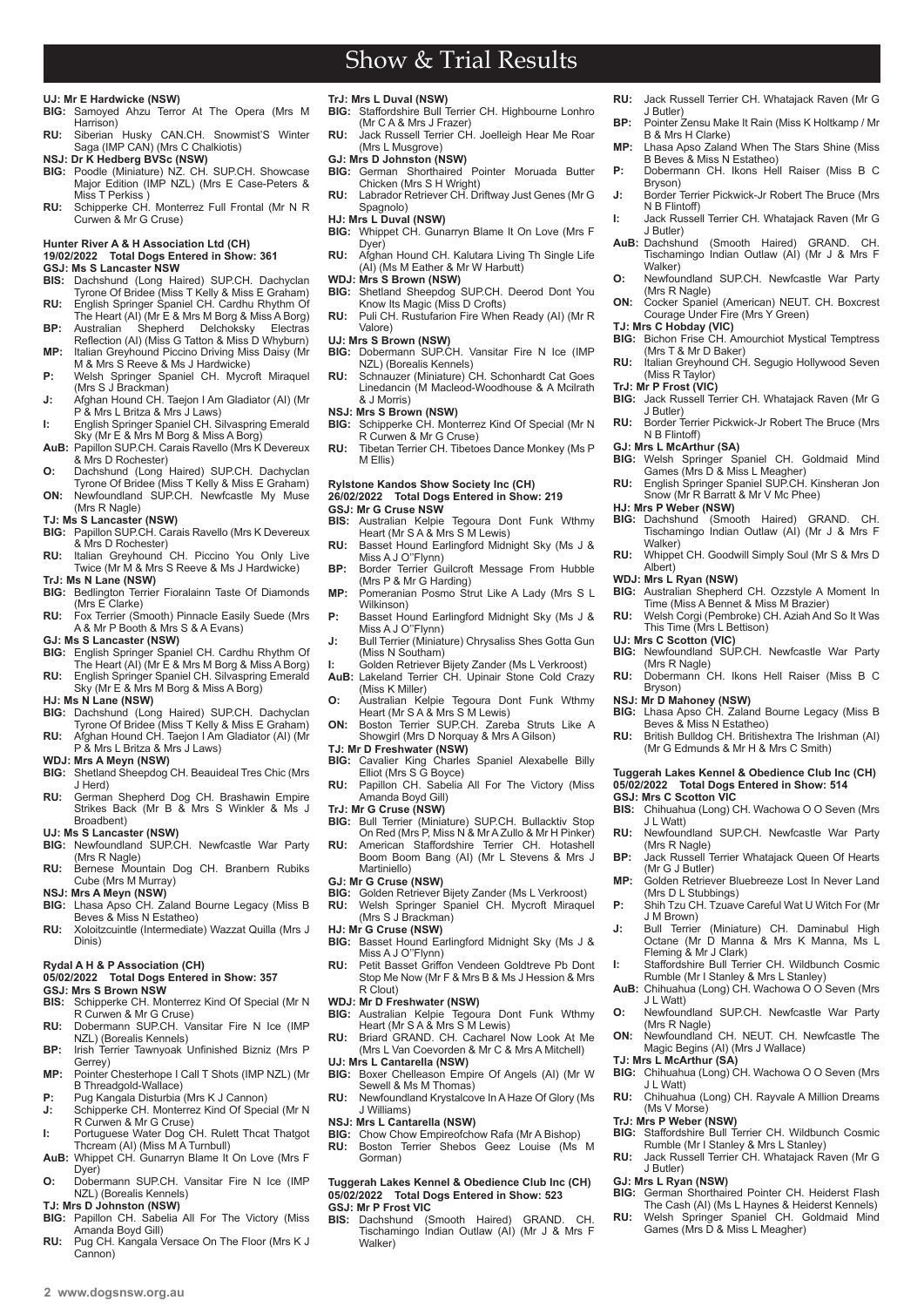## **HJ: Mrs C Hobday (VIC)**

- $\hat{S}$  *Smooth Haired*) GRAND. CH Tischamingo Indian Outlaw (AI) (Mr J & Mrs F Walker)
- **RU:** Whippet Shearwind Get Th Parti Started (Mr G C Skene)

**WDJ: Mr P Frost (VIC)**

- Puli CH. Rastaz Wild Card (Mrs J Gatford & Mr M Fisher-Hoad) **RU:** Belgian Shepherd Dog (Groenendael) Belginoz Qt
- Tarlo River (Mr A & Mrs T Richards) **UJ: Mr D Mahoney (NSW)**<br>**BIG:** Newfoundland SUP.CH. Newfcastle War Party
- (Mrs R Nagle) **RU:** Samoyed CH. Auramist Enchanted Eclipse (AI)
- (Miss B Campbell Grime)
- **NSJ: Mrs C Scotton (VIC)**
- **BIG:** Xoloitzcuintle (Standard) SUP.CH. Wazzat Birote (AI) (Mr J Lanser & Mrs J Dinis) **RU:** Keeshond CH. Art Pride Buccellati Bright Always
- Wins (IMP UK) (Mr B J Santas)

### **Tuggerah Lakes Kennel & Obedience Club Inc (CH) 06/02/2022 Total Dogs Entered in Show: 425**

- **GSJ: Mr J Sheppard NSW BIS:** Lhasa Apso CH. Zaland Its A Kind Of Magic (Mr B
- & Mrs L Pepperall) **RU:** Australian Kelpie Tegoura Dont Funk Wthmy Heart (Mr S A & Mrs S M Lewis)
- **BP:** Shetland Sheepdog Beauideal Love In The Dark (Ms J L Docksey)
- **MP:** Newfoundland Newfcastle Keepsake (AI) (Mrs R Nagle)
- **P:** Shih Tzu CH. Tzuave Careful Wat U Witch For (Mr J M Brown)
- **J:** Griffon Bruxellois Balliol Poppy Pomphrey (Mrs M Parker-Brien) **I:** Foxhound Foxhunt Not Your Average (Mrs C &
- Miss B & Mr J Bryson)
- **AuB:** Border Collie CH. Nahrof Dontshoot The Messenger (Ms L Somers & Mr E Badior & Ms M Dean)
- **O:** Lhasa Apso CH. Zaland Its A Kind Of Magic (Mr B & Mrs L Pepperall) **ON:** Pharaoh Hound GRAND. CH. Sleykh Girl On Fire
- (AI) (Mr D W Addems & Ms N Burton)
- **TJ: Mr D Mahoney (NSW)**
- **BIG:** Chihuahua (Smooth) CH. Wachowa Tom Sawyer  $(Mrs \cup I \text{ Wait})$
- **RU:** Papillon SUP.CH. Carais Ravello (Mrs K Devereux & Mrs D Rochester)
- **TrJ: Mrs C Scotton (VIC) BIG:** Bull Terrier (Miniature) CH. Daminabul High Octane (Mr D Manna & Mrs K Manna, Ms L Fleming & Mr J Clark)
- **RU:** Jack Russell Terrier CH. Whatajack Raven (Mr G J Butler)
- **GJ: Mr P Frost (VIC)**
- **BIG:** Clumber Spaniel CH. Wymeswold Mr Rumble (IMP NLD) (Mr & Mrs P Mc Intyre)
- **RU:** Hungarian Wirehaired Vizsla Vadaszat Running<br>For You (Mr A Whyte & Ms K Balcomb) **HJ: Mrs L Ryan (NSW)**
- **BIG:** Whippet SUP.CH. Lavuka Dancing On My Own
- (Mr G Mark & Mr G Skene) **RU:** Dachshund (Long Haired) SUP.CH. Dachyclan Tyrone Of Bridee (Miss T Kelly & Miss E Graham)
- **WDJ: Mrs C Hobday (VIC) BIG:** Australian Kelpie Tegoura Dont Funk Wthmy Heart (Mr S A & Mrs S M Lewis)
- **RU:** Belgian Shepherd Dog (Groenendael) CH. HUN. JR CH. Qila De La Terre Sauvage (IMP HUN) (Mrs T Richards & Mrs L Trotter)
- **UJ: Mrs P Weber (NSW)**
- **BIG:** Newfoundland SUP.CH. Newfcastle War Party (Mrs R Nagle)
- **RU:** Dobermann CH. Ikons Hell Raiser (Miss B C Bryson)
- **NSJ: Mrs L McArthur (SA)**<br>**BIG:** Lhasa Apso CH, Zalai

**2 www.dogsnsw.org.au DOGS NSW Results received February 2022 3**

- **BIG:** Lhasa Apso CH. Zaland Its A Kind Of Magic (Mr B & Mrs L Pepperall)
- **RU:** Poodle (Miniature) CH. Funtosy Wambam Shenanigan (Mrs N Raby & Mrs P Brown)

# **TRIALS**

- **Wollongong Dog Sports Club (AT)**
- **10/11/2021 Total Dogs Entered in Trial: 95**
- **Novice 500s (JT) Judge: Mr D Johanson (NSW)**
- **1st** Associate Register Linky RN. (Ms S Willamson)<br>**2nd** Sporting Register Quicksten Don Quixote (I **2nd** Sporting Register Quickstep Don Quixote (Ms Tsuey Voon Hiu)
- **Novice 600s (JT) Judge: Mr D Johanson (NSW) 1st** Sporting Register Millison Park Wilson (Mrs M A Leffley)
- **Novice 300s (JT) Judge: Mr D Johanson (NSW)**
- **1st** Associate Register Millie JD. (Ms T Keys) **Novice 400s (JT) - Judge: Mr D Johanson (NSW)**
- **1st** Associate Register Tully (Ms N L Pensko)
- **Master 200s (JT) Judge: Mr D Johanson (NSW)**
- **1st** Poodle (Toy) Schau Sherbert Fizz ADM 2. ADO. JDM 4. JDO. SDX. SPDX. GDX. (Mrs C Reade) **Master 300s (JT) - Judge: Mr D Johanson (NSW)**
- **1st** Poodle (Toy) Lefay Lively Little Loki ADM. ADO.<br>JDM. JDO. SDX. SPD. SPDX. GDX. (Miss M Bland)
- **Master 400s (JT) Judge: Mr D Johanson (NSW)**
- 1st Border Collie CH. Neecabe Defying Gravity RN. HXAS HXBS TD. HIBD AD. JDX. SD. GD. HSAD (Mrs T Kernahan)
- 2nd Associate Register Bentley JDX. (Miss N & Mr G Matheson)
- 3rd Associate Register Lily ADX. JDM. (Mr W D Bogart)
- **Master 500s (JT) Judge: Mr D Johanson (NSW)** Associate Register Shadow ADX. JDM 2. JDO. (Miss R Moore)
- **Open (JT) Judge: Mr W Bogart (NSW) 1st** Associate Register Andi ADX. JDM. JDO. SD.
- SPD. GD. (Miss N & Mr G Matheson)
- **2nd** Poodle (Toy) Remari Nova Shooting Star AD. (Miss M Bland) **3rd** Poodle (Standard) Morlae Jumping For Joy JD.
- (Dr B R A Rogleff)
- **Excellent 400s (JT) Judge: Mr W Bogart (NSW) 1st** Border Collie Designbyzest Prada Is Posh (AI) AD. JD. SPD. (Mrs S M Greentree)
- **Excellent 600s (JT) Judge: Mr W Bogart (NSW)**
- **1st** Associate Register Luna AD. JD. (Miss R Moore) **2** Sporting Register Kozdalot Believeitornot (Miss J Gambell)
- **Wollongong Dog Sports Club (AT)**
- **24/11/2021 Total Dogs Entered in Trial: 117**
- **Novice 300s (AT) Judge: Mr D Johanson (NSW) 1st** Papillon Waiwilta Claude Greengrass JD. SD. (Mrs M Young)
- **Novice 400s (AT) Judge: Mr D Johanson (NSW)**<br>1st Nova Scotia Duck Tolling Retriever Micmaq Ollie<br>The Jazzkat RN. JD. (Mr C R & Mrs R A Jones)
- **Novice 200s (AT) Judge: Mr D Johanson (NSW)**
- Papillon Abfab Oops I Shrunk JD. (Ms K Gill)
- **Master 200s (AT) Judge: Mrs V Dowson (NSW) 1st** Poodle (Toy) Schau Sherbert Fizz ADM 2. ADO.
- JDM 4. JDO. SDX. SPDX. GDX. (Mrs C Reade)
- **Master 300s (AT) Judge: Mrs V Dowson (NSW) 1st** Shetland Sheepdog Kianti Knee Deep In Snow<br>ADX. JDX. (Mrs K Andre)<br>**2nd** Shetland Sheepdog CH. Summerset Gypsy<br>Fortune RN. ADM. JDM. GD. SDX. SPD. (Mrs H E
- Heaver)
- **3rd** Associate Register AG.CH 300. Tess RN. ADM 14. ADO 11. JDO 8. JDM 11. GDM. SPDM. SDM. (Ms J Clark)
- **Master 400s (AT) Judge: Mrs V Dowson (NSW) 1st** Associate Register Lily ADX. JDM. (Mr W D Bogart)
- **2nd** Associate Register Penny ADM. ADO. JDM. JDO. JDX. SDX. SPD. GDX. (Mrs A Bradley)
- **Master 500s (AT) Judge: Mrs V Dowson (NSW) 1st** Border Collie Kerodan Champagne Super Nova<br>ADM. ADO. JDM. JDO. SDX. GDM. (Mr D
- Paterson)
- **2nd** Border Collie Kerodan Man Of Action ADO. ADX. JDX. SDX. SPDX. GDX. (Miss Sarah Kirkwood)
- **3rd** Associate Register Shadow ADX. JDM 2. JDO. (Miss R Moore)
- **Open (AT) Judge: Mr D Johanson (NSW) 1st** Border Collie Kerodan Turn It To Eleven ADX. JDM. (Mr D Paterson)
- **2nd** Australian Kelpie Callicoma Good As Gold (AI) ADO. ADX. JDX. SD. SPDX. GD. (Mrs T & Mr D Crich)
- **3rd** Associate Register Bentley JDX. (Miss N & Mr G Matheson)
- **Excellent 300s (AT) Judge: Mrs V Dowson (NSW) 1st** German Spitz (Mittel) Fyreburst French Vanilla<br>AD. JD. GD. (Mr T & Mrs H Hillman)
- **Excellent 500s (AT) Judge: Mrs V Dowson (NSW) 1st** Border Collie Hypedup Secret Inferno AD. JDX.<br>SD. SPD. GD. FD CH. (Miss J Mellon)
- 
- **Excellent 600s (AT) Judge: Mrs V Dowson (NSW) 1st** Labrador Retriever Adderslot Gemmas Kaya Suki (AI) AD. JDO. JDX. SD. SPD. GD. (Mrs S C Jensen)

### **Wollongong Dog Sports Club (AT)**

- **08/12/2021 Total Dogs Entered in Trial: 117**
- **Novice 200s (AT) Judge: Ms L Davis (NSW) 1st** Poodle (Toy) Pocketrocket Bright Spark JD. (Mr L E Barker)
- **Novice 300s (AT) Judge: Ms L Davis (NSW)**
- Tenterfield Terrier CH. Yarraview Catch Me If You
- Can (Miss A Truscott)
- **Novice 400s (AT) Judge: Ms L Davis (NSW)**<br>1st Nova Scotia Duck Tolling Retriever Micmaq Ollie<br>The Jazzkat RN. JD. (Mr C R & Mrs R A Jones)
- **Novice 500s (AT) Judge: Ms L Davis (NSW)**
- **1st** Border Collie Agislepaws Rockin Supa Nova RN.<br>JD. SD. SPD. (Ms F Aston)
- **2nd** Australian Shepherd Foxstar Frankie RA. TK.S. (Ms A Kubin)

**Master 200s (AT) - Judge: Ms L Davis (NSW) 1st** Associate Register Maggie TK.S. ADM. JDM.

SPD. GD. (Miss N & Mr G Matheson) **2nd** Pyrenean Sheepdog Longhaired AM. CH. CH. Coolmoor Sunfire Presto Leggiero ADO. ADX. JDM. JDO. SDX. SPD. GD. FD CH. (IMP USA)

**3rd** Cocker Spaniel Albionshore Spellbound ADX. JDO. JDX. SD. GD. (Ms N Felczynski) **Master 500s (AT) - Judge: Ms L Davis (NSW)** 1st Border Collie Kerodan Champagne Super Nova ADM. ADO. JDM. JDO. SDX. GDM. (Mr D

2nd Border Collie Kerodan Turn It To Eleven ADX.

**3rd** Associate Register AG.CH 500. Sizzle CCD. RN. ADM. ADO. JDO. JDM. GDM. SPDM. SDM. (Mr T

**Excellent 200s (AT) - Judge: Mrs R Jones (NSW) 1st** Poodle (Toy) Remari Nova Shooting Star AD.

**2nd** Brittany CH. Tendayi Magic Pearl Of Joy (AI) RA. AD. ADO. JDX. SD. SPD. (Dr F Fraser) **Excellent 500s (AT) - Judge: Mrs R Jones (NSW) 1st** Sporting Register Kyalha Busy AD. JDO. JDX. SD. (Miss A Gibney) 2nd Sporting Register Avondale Muddy Puddle (Mrs K

**Excellent 400s (AT) - Judge: Mrs R Jones (NSW)** Border Collie Ulara Boost RN. AD. JDM. SD. PT.

**Novice 200s (JT) - Judge: Mr D Johanson (NSW) Papillon Abfab Cosmic Halo (Ms F Aston) Novice 300s (JT) - Judge: Mr D Johanson (NSW) 1st** Associate Register Lacey (Ms P Cooper)<br>**2nd** Associate Register Millie JD (Ms T Keys **2nd** Associate Register Millie JD. (Ms T Keys) **Novice 400s (JT) - Judge: Mr D Johanson (NSW)**<br>1st Associate Register Tully (Ms N L Pensko)<br>**2nd** Shetland Sheepdog Summerset Good Intentions

3rd Border Collie Vangally Encantar PT. (Mr M

**Novice 500s (JT) - Judge: Mr D Johanson (NSW) 1st** Border Collie Budwiser Why Not Blue My Tonic

2nd Sporting Register Kozdalot Stella Performance

**3rd** Nova Scotia Duck Tolling Retriever Micmaq Aint<br>Misbehavin RN. (Mrs M Kenny) **Novice 600s (JT) - Judge: Mr D Johanson (NSW) 1st** Sporting Register Kozdalot Thefightingirish (Ms A

**Master 200s (JT) - Judge: Mr B Havord (NSW) 1st** Poodle (Toy) Schau Sherbert Fizz ADM 2. ADO. JDM 4. JDO. SDX. SPDX. GDX. (Mrs C Reade) Poodle (Toy) Pocketrocket Jackson ADM. JDM. JDO. SDX. SPD. GD. (Miss A Gibney) **Master 300s (JT) - Judge: Mr B Havord (NSW) 1st** Schnauzer (Miniature) Razinpaws Foxi Roxi AD.

2nd Poodle (Toy) Lefay Lively Little Loki ADM. ADO. JDM. JDO. SDX. SPD. SPDX. GDX. (Miss M

3rd Schipperke Volnera Smooth Operator RN. TK.S. ADX. JDM. SD. SPDX. GD. HTM.S. FS.S. (Mrs M

Associate Register Andi ADX. JDM. JDO. SD.

**Novice 600s (AT) - Judge: Ms L Davis (NSW) 1st** Associate Register Jagga (Mr T & Mrs R Hey) **2nd** Border Collie Bojak Storm Clipper JD. (Mrs M

SDX. SPDX. GD. (Mrs J Muller) **Master 400s (AT) - Judge: Ms L Davis (NSW)**

Sanderson)

(Mrs D Gowans)

JDM. (Mr D Paterson)

Paterson)

& Mrs R Hey)

(Miss M Bland)

(Miss R Jones)

JD. (Mrs H E Heaver)

(AI) (Mrs D Gowans)

JD. (Mrs C Hughes)

Shields)

Kimptom)

(Mrs A Ablitt)

Corbett)

Bland)

Kenny)